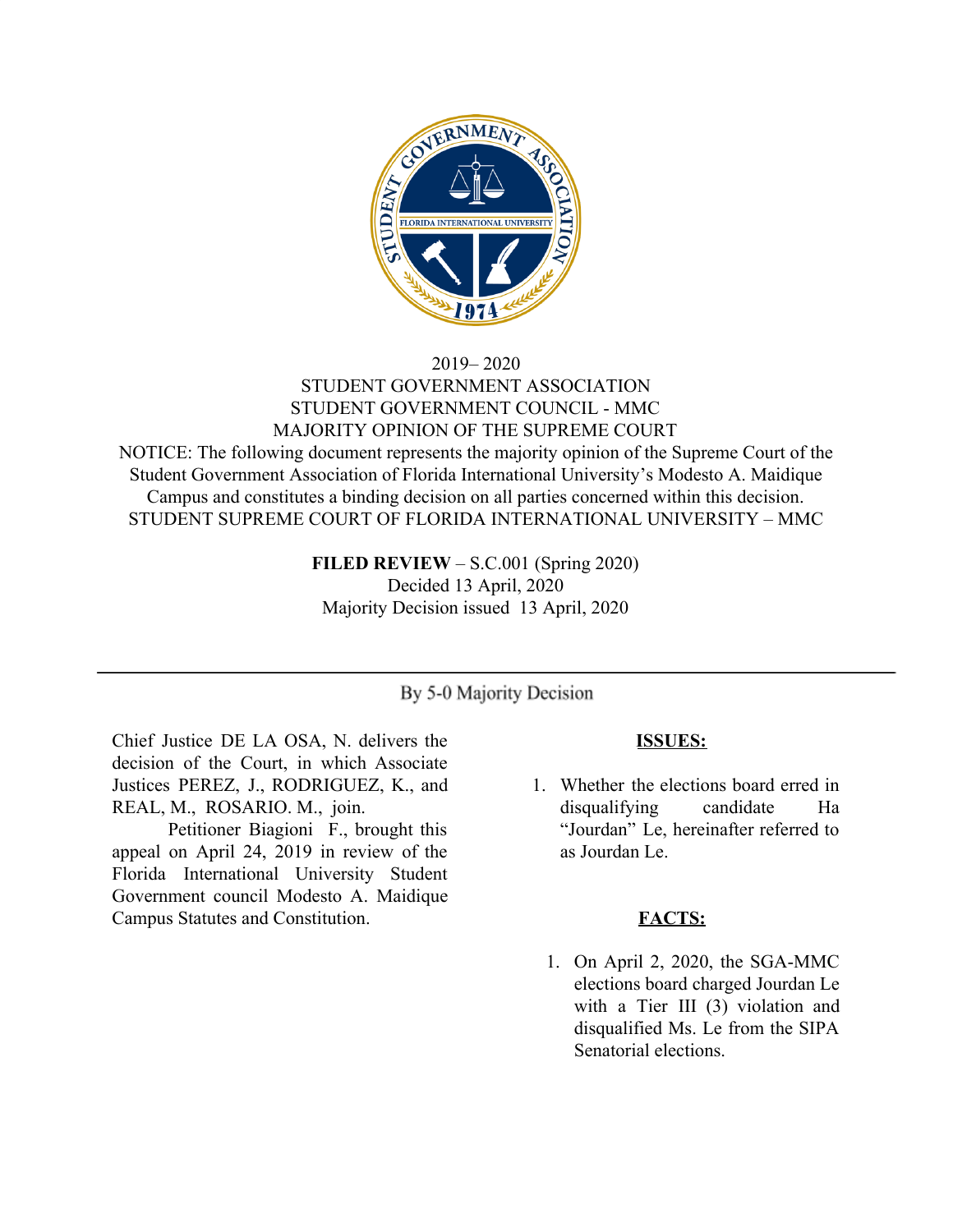- 2 MMC Statutes Section 6.08 Violations(a)(iii) Tier Three: defined as Disqualifying Offenses, included but not limited to failure to attend meeting session as mandated by this Elections Code, exceeding allowed campaign spending or donation limits, misrepresentation or forgery of any required election paperwork, attempted or successful fraud in the voting process, campaigning in clearly marked restricted areas during voting hours, destruction or defamation of personal/private/University property, mechanical amplification within five hundred (500) feet of voting stations, threat or use of verbal or physical abuse against any FIU student/employee/volunteer/design ee/administrator, use of SGA staff/services/funds to campaign, disparaging another candidate or Party via any form of communication, having been impeached and removed from a Student Government Office less than one semester prior to the date of the elections
- 3. MMC Statutes section  $6.06$  (g)(5) Any appeals for violation penalties will be sent to the Supreme Court for a second hearing

### **DECISION:**

The Supreme Court of Florida International University's Student Government Association at the MMC Campus will have jurisdiction over the SGC-MMC Constitution, Statutes, Elections Code and all other governing documents and the upholding of each. Such being the case, and in order to fully discuss the issues in question, the Court must first recognize the SGC-MMC Constitution as the supreme law, as is stated within the Constitution's Authority and Sovereignty.<sup>1</sup> Additionally, it must also be noted that the same is also made clear on the first page of the governing Statutes.<sup>2</sup>

In consideration of the facts, the court under the jurisdiction of the Constitution and MMC statutes has the authority over cases that violate the constitution and/or violate any constitutions or laws within the sovereignty of SGA.<sup>3</sup>

As stated in the facts, Jourdan Le's case was deliberated and decided by the Elections Board. These conversations culminated in the disqualification of Ms. Le on April 2nd, 2020, a decision subsequently appealed by the candidate. In order to fully assess the validity of the appeal, the MMC Supreme Court subpoenaed the Elections Board discussion recordings, presented evidence, and meeting minutes. From this analysis, the Supreme Court was able to gain an understanding on the basis for the initial disqualification as well as a timeline from events.

On April 2, 2020, Candidate Fiorella Biagioni, filed an election code violation against Candidate Jourdan Le claiming that Le made "disparaging" statements against the *Future is You* party in a conversation with a student leader on campus. The

 ${}^{1}$ Authority (III) – "In conformance with the aforementioned laws and codes, this constitution is the supreme law of SGA."

<sup>&</sup>lt;sup>2</sup> " Through the authority of the SGA Constitution, the Student Government Council – Modesto A. Maidique Campus hereby establishes its statutory policies and procedures." 3